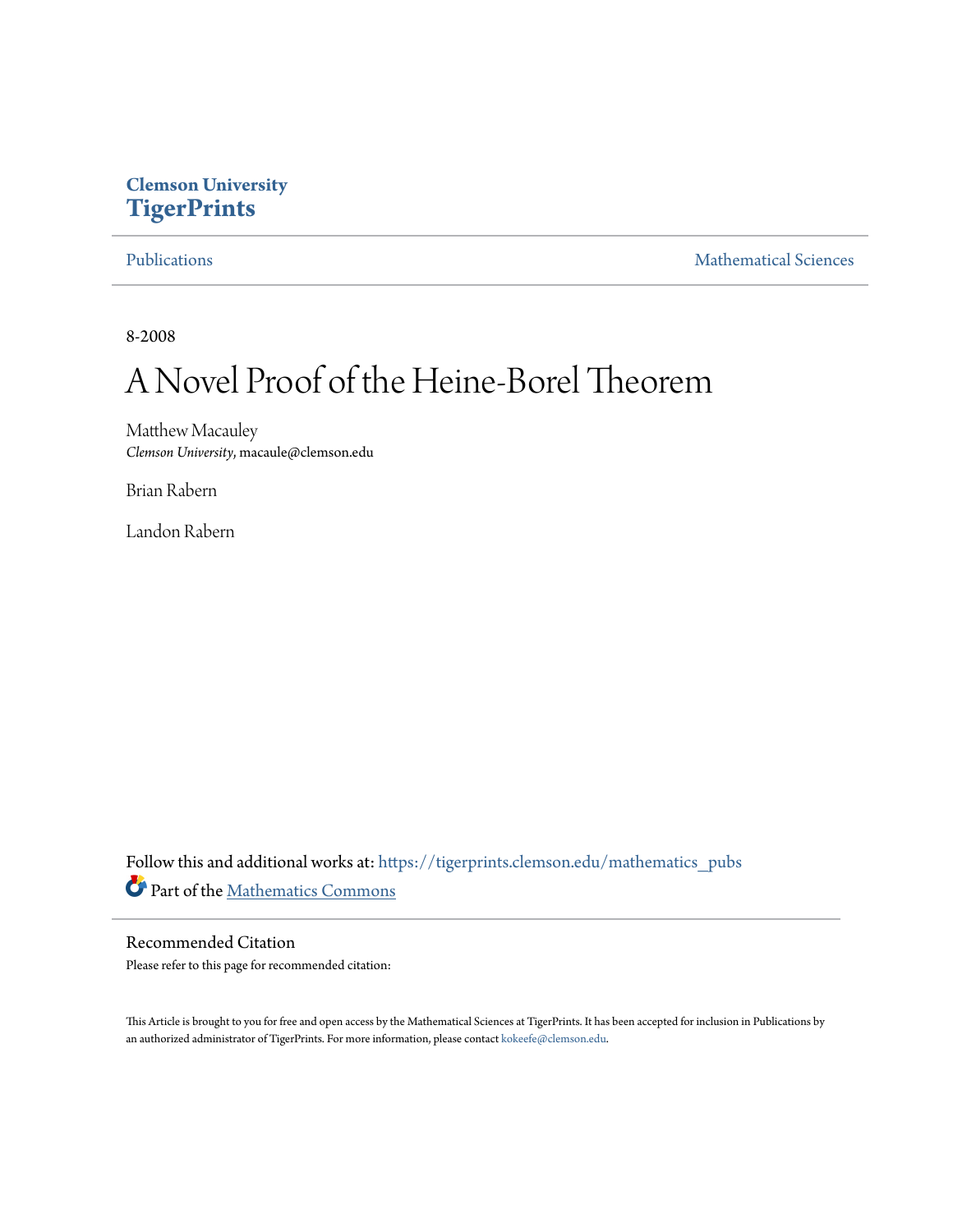### A NOVEL PROOF OF THE HEINE-BOREL THEOREM

MATTHEW MACAULEY BRIAN RABERN LANDON RABERN

Abstract. Every beginning real analysis student learns the classic Heine-Borel theorem, that the interval  $[0, 1]$  is compact. In this article, we present a proof of this result that doesn't involve the standard techniques such as constructing a sequence and appealing to the completeness of the reals. We put a metric on the space of infinite binary sequences and prove that compactness of this space follows from a simple combinatorial lemma. The Heine-Borel theorem is an immediate corollary.

#### 1. The Heine-Borel theorem

Think back to your first real analysis class. In the beginning, most of the definitions were fairly straightforward. Open and closed sets made sense, because of the common usage of open and closed intervals in previous math classes. It was a bit odd that open sets could also be closed, or that sets could be neither open nor closed. But this was "higher math," so you could let that one slide. Then came the definition of "compact." Completely out of nowhere. Why anyone would ever find themselves with an open cover, let alone try to extract a finite subcover, was beyond your wildest dreams. As you sat there in class trying to figure out what this really meant, the professor wrote the following two sentences on the board, with "Heine-Borel" preceding one of them.[1](#page-1-0)

- The interval  $[0, 1]$  is compact.
- A subset of  $\mathbb{R}^n$  is compact iff it is closed and bounded.

You might remember what came next. From an arbitrary infinite sequence contained in [0, 1], a divide-and-conquer technique to construct a particular sequence of nested intervals, from this a subsequence of real numbers, and then a summon to the completeness of the reals, one of those blatantly obvious analysis facts that you had no idea how to prove (and likely still don't know). It felt a little unsatisfying, and almost seemed like cheating. About this time, it dawned on you that your roommate was right: mathematicians make a living saying the simplest things in the most difficult round-about way.

By now, you understand in ways you never could have imagined back then, how wise your old roommate was. But you also remember what attracted you to mathematics in the first place, those mysterious qualities that, like the silver bell in the *Polar Express*, could

<sup>2000</sup> *Mathematics Subject Classification.* 54E45, 03C99, 03F03.

Key words and phrases. Binary sequences, ultrametric, model theory, Brouwer's fan theorem, Gödel compactness, König's infinity lemma.

<span id="page-1-0"></span><sup>1</sup>Textbooks vary as to which of these statements is called the Heine-Borel theorem and which one is a lemma or corollary. We will refer to the compactness of  $[0,1]$  as the Heine-Borel theorem. See McCleary (2006).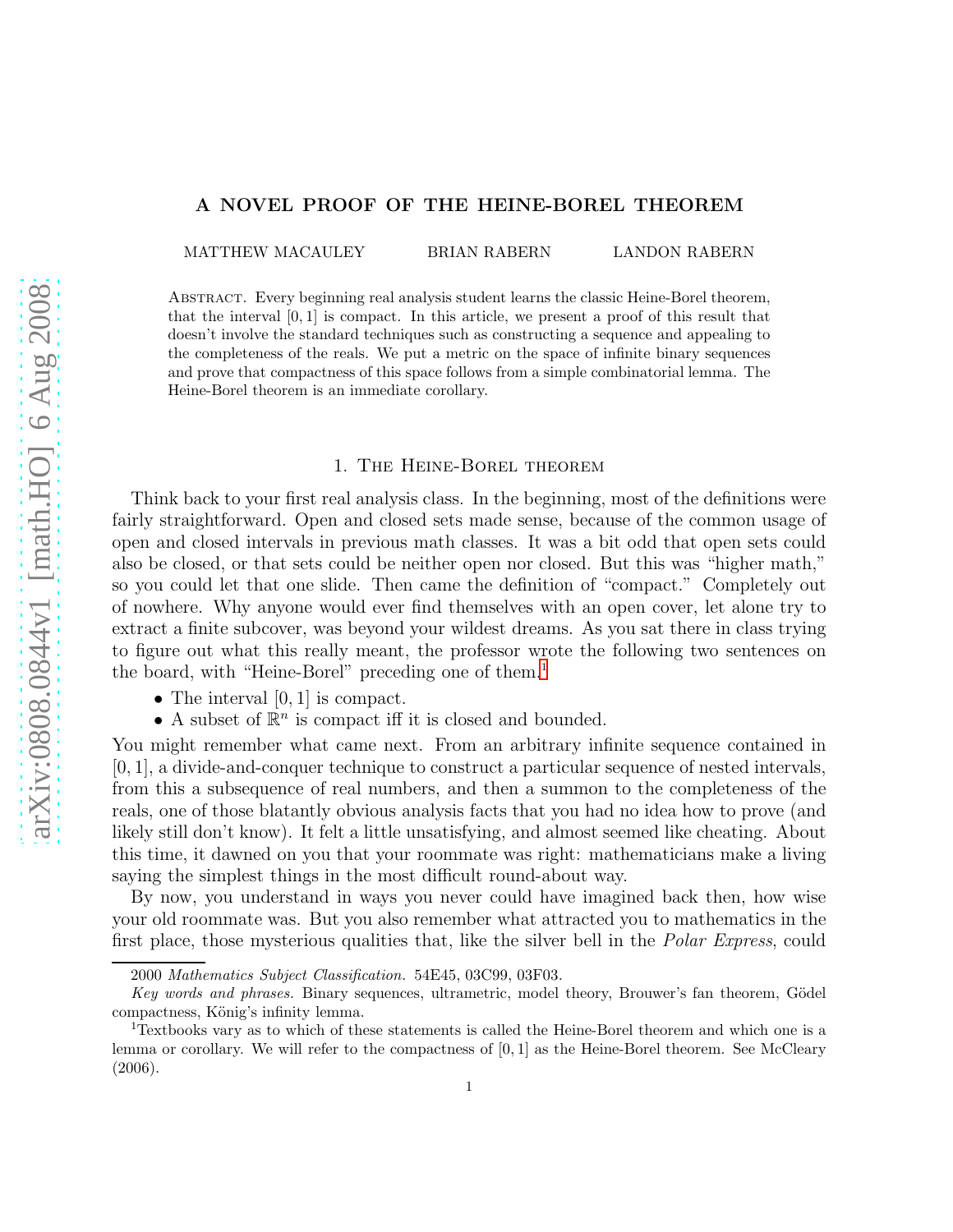#### 2 MATTHEW MACAULEY BRIAN RABERN LANDON RABERN

only be heard by a select few. Your friends shook their heads and exchanged private smiles when you marveled at the sheer beauty of mathematics, such as the surprising connections between seemingly unrelated topics, and the way that a basic result could be proven in vastly different ways. In fact, it is likely fore these reasons why you are reading this paper right now, and it is precisely for these reasons that drove the authors to write it. So jump aboard, and enjoy a quick but enlightening tour of diverse topics such as ultrametrics and model theory, and we'll drop you off back in your first real analysis course at the classic Heine-Borel theorem.

#### 2. A Combinatorial Lemma

We begin by stating a combinatorial lemma due to Brouwer [\[1\]](#page-4-0), and two proofs of it. These proofs are quite different; one follows from König's infinity lemma, and the other from Gödel compactness. We will briefly explain these concepts for those unfamiliar with them, but note the remarkable coincidence that both have an umlauted 'o' in their name.

**Brouwer's fan theorem.** Let  $\beta$  be a collection of finite bitstrings (binary sequences) so that every infinite bitstring has an initial segment in  $\mathcal{B}$ . Then there is a finite subset  $\mathcal{A} \subseteq \mathcal{B}$ so that every infinite bitstring has an initial segment in  $A$ .

We pause to recall König's infinity lemma, which says that an infinite tree where every vertex has finite degree contains an infinite path [\[4\]](#page-4-1). If the infinite tree is uncountable, as ours will be, the axiom of choice is required.

(The Königian Proof). Assume (to reach a contradiction) that the theorem is false. Recursively construct a tree  $T_{\mathbb{F}_2}$  with the empty bitstring at the root so that the children of b are the bitstrings b0 and b1. Now remove all bitstrings from  $T_{\mathbb{F}_2}$  that have an initial segment in  $\beta$  to get the tree T.

For every  $n \geq 1$  there exists a length-n bitstring with no initial segment in  $\beta$  (if every bitstring of length n had an initial segment in  $\mathcal{B}$ , then the bitstrings from  $\mathcal{B}$  of length at most *n* would work for  $\mathcal{A}$ ). Thus, *T* is infinite.

Since every vertex of  $T$  has finite degree, we may apply König's infinity lemma to get an infinite path through T starting at the root. Hence we have a sequence  $y_1, y_2, y_3, \ldots$ , where  $y_i$  is a length-i bitstring,  $y_i$  is an initial segment of  $y_{i+1}$ , and none of the  $y_i$ 's have initial segments in  $\mathcal{B}$ . Let y be the infinite bitstring with length-i initial segment  $y_i$  for each i. If y had an initial segment of length n in  $\mathcal{B}$ , then  $y_n$  would have an initial segment in  $\mathcal{B}$ , which is forbidden by construction. Hence y has no initial segment in  $\mathcal{B}$ , and this contradiction completes the proof.

We can get a more transparent proof of the lemma using Gödel compactness. This is a classic result from model theory [\[5\]](#page-4-2) which says that a set of boolean clauses is satisfiable if and only if every finite subset of clauses is satisfiable [\[3\]](#page-4-3).

(The Gödelian Proof). Consider a set  $\{a_1, a_2, a_3, \ldots\}$  of distinct boolean variables, and let K be the following set of clauses:

$$
\{N(b) \mid b \in \mathcal{B}\},\,
$$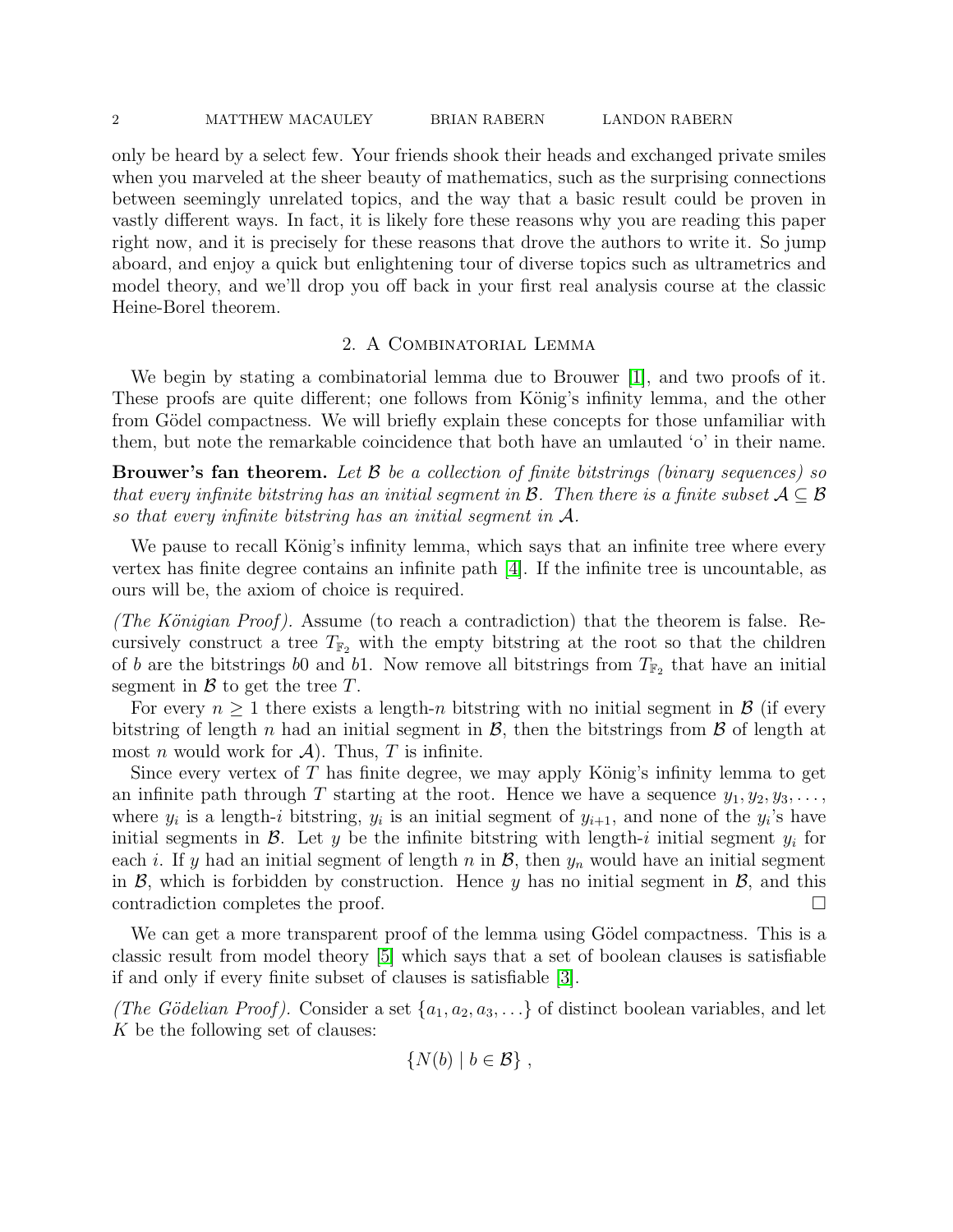where  $N(b) = \neg [(b_1 = a_1) \land (b_2 = a_2) \land \cdots \land (b_k = a_k)]$  for any  $b = b_1b_2\cdots b_k \in \mathcal{B}$ . Note that  $N(b)$  is satisfiable if and only if b is not an initial segment of  $a_1a_2a_3\cdots$ .

Now, assume (to reach a contradiction) that the theorem is false. Then for any finite  $A \subseteq \mathcal{B}$  there exists a bitstring  $a_1 a_2 a_3 \cdots$  that has no initial segment in A. Hence, every finite subset of clauses of K is satisfiable, and by Gödel compactness,  $K$  is satisfiable. But by construction, this yields an infinite bitstring  $a_1a_2a_3\cdots$  with no initial segment in  $\mathcal{B}$ . This contradiction completes the proof.

#### 3. The Bit-Metric

Equipped with our combinatorial lemma, we resume our tour in the land of bitstrings. Let  $\mathbb{F}_2 = \{0, 1\}$ , and let  $\mathbb{F}_2^{\mathbb{N}}$  denote the set of infinite bitstrings. Again, we write a bitstring as  $a = a_1 a_2 \cdots$ , and call the individual  $a_i$ 's *bits*. Define the function  $\iota$  that sends an element of  $\mathbb{F}_2^{\mathbb{N}}$  $_2^{\mathbb{N}}$  to the corresponding number in [0, 1] written in binary, by

$$
\iota \colon \mathbb{F}_2^{\mathbb{N}} \longrightarrow [0, 1], \qquad \iota(a_1 a_2 a_3 \cdots) = \sum_{i=1}^{\infty} a_i 2^{-i} = 0.a_1 a_2 a_3 \cdots
$$

At this point, it is easy to overlook the fact that decimals have a few subtle but pesky properties, such as the fact that

$$
\iota(a_1a_2\cdots a_k1000\cdots) = \iota(a_1a_2\cdots a_k0111\cdots).
$$

Fortunately,  $\iota$  is injective on bitstrings not of this form. With this in mind, we say that a binary decimal representation of  $x \in [0, 1)$  is in *standard form* if there are infinitely many 0s. Since nobody would ever write infinitely many 1s instead of just one, when we speak of a number  $x \in [0, 1]$ , we shall assume that it is written in standard binary form. With this assumption, we can define the preimage of  $x \in [0, 1)$  under  $\iota$  to be the bitstring with infinitely many 0s, which is denoted by  $\iota^{-1}(x)$ . At this time it should be noted that the authors aren't analysts, and thus are prone to omit crucial but obvious details, such as what the standard binary form of 1 is, and how to define  $\iota^{-1}(1)$ .

Once you resolve these tiny missing details, we may proceed together, and put a metric on  $\mathbb{F}_2^{\mathbb{N}}$  by saying that two distinct bitstrings a and b are a distance  $\beta(a, b) = 2^{-k}$  apart, where k is the last bit at which a and b agree. It is straightforward to show that  $(\mathbb{F}_2^N)$  $_{2}^{\mathbb{N}},\beta)$ is an *ultrametric*, and we call it the *bit-metric* on  $\mathbb{F}_2^{\mathbb{N}}$  $2^{\aleph}$ . An ultrametric is any metric that satisfies the strong triangle inequality:  $\beta(a, c) \leq \max{\beta(a, b), \beta(b, c)}$ , and this gives it some extra special properties such as:

- Russian doll property of balls: If  $B_r(a) \cap B_r(b) \neq \emptyset$ , then either  $B_r(a) \subseteq B_r(b)$  or  $B_r(a) \supseteq B_r(b).$
- Center of the universe property: If  $|a b| < r$ , then  $B_r(a) = B_r(b)$ .

These properties are very useful when studying  $(\mathbb{F}_2^{\mathbb{N}})$  $\mathbb{R}^{\mathbb{N}}_2$ ,  $\beta$ ), and we utilize them in papers that are much more difficult to read than this one. However, we will not need them for Heine-Borel, but we mention them for completeness (of the paper, not the reals).

<span id="page-3-0"></span>At this point, you might be suspecting that the map  $\iota$ , being so simple, is continuous. This is indeed correct since, by definition,  $|\iota(a) - \iota(b)| \leq \beta(a, b)$  for any  $a, b \in \mathbb{F}_2^{\mathbb{N}}$  $_{2}^{\mathbb{N}}.$